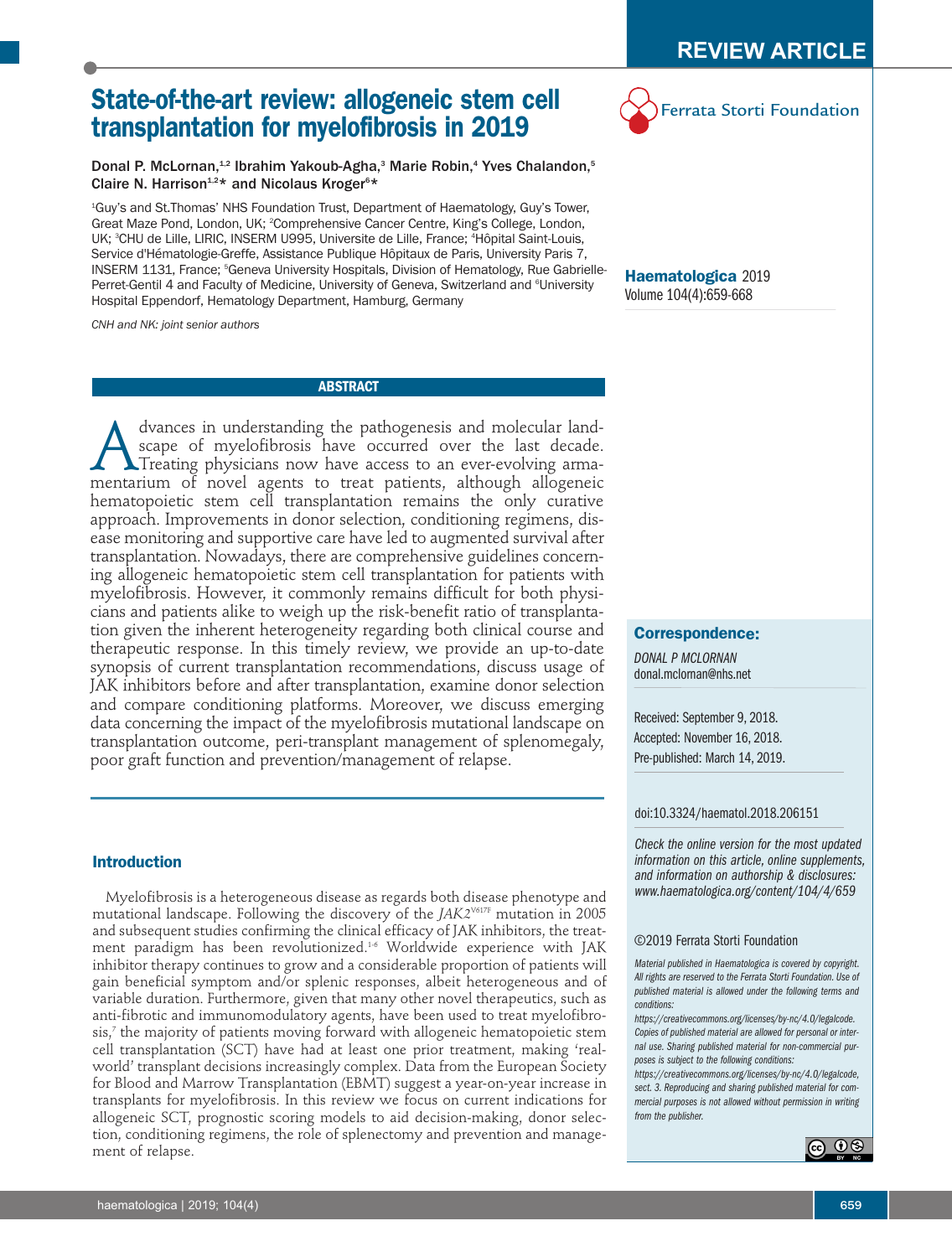**The transplant decision: how to decide who should be considered for allogeneic stem cell transplantation**

#### *Utilization of established and novel prognostic scoring systems in myelofibrosis*

Clinical prognostic scoring systems play a pivotal role in decisions regarding allogeneic SCT. Until recently, the most commonly applied was the International Prognostic Scoring System (IPSS) which estimates survival from time of diagnosis.8 The score is based upon five factors: age >65 years, hemoglobin <100 g/L, leukocyte count >25x10°/L, circulating blasts ≥1% and constitutional symptoms, permitting stratification into four groups: low risk (0 risk factors; estimated median survival, 135 months), intermediate risk-1 (1 risk factor; median survival, 95 months), intermediate risk-2 (2 risk factors, median survival, 48 months) and high risk (3+ risk factors; median survival, 27 months). The Dynamic IPSS (DIPSS), utilizing the same five factors, permits application of the scoring system at any stage in the disease course.9 Finally, the DIPSS-plus incorporates three additional adverse factors – transfusion dependency; platelet count <100x109 /L and unfavorable cytogenetics.10,11 We follow current European LeukemiaNet/EBMT expert consensus whereby "Patients with intermediate-2- or high-risk disease according to the IPSS, DIPSS or DIPSS-plus and age <70 years should be considered potential candidates for allogeneic SCT".12 Patients with "intermediate-1-risk disease and age <65 years should be considered as candidates if they present with either refractory, transfusion-dependent anemia, or a percentage of blasts in peripheral blood >2%, or adverse (as defined by the DIPSS-plus classification) cytogenetics". Decisions regarding transplantation for intermediate-1-risk disease remain complex and are discussed below.

A retrospective, comparative multicenter outcome analysis of 438 patients with primary myelofibrosis aged <65 years at diagnosis who underwent allogeneic SCT (n=190) or conventional therapy in the era before JAK inhibitors (n=248), utilizing DIPSS scoring, demonstrated that allogeneic SCT clearly benefited intermediate-2 or high-risk patients whereas for low-risk disease, transplantation is not immediately indicated and is held in reserve for progressive disease.13 For intermediate-1 disease, individual counseling was recommended. Despite evident utility, marked heterogeneity may be observed within each allocated IPSS/DIPSS subgroup. Grinfeld *et al.* performed genomic and clinical phenotype analyses of 2,041 patients with myeloproliferative neoplasms, including 311 with myelofibrosis, and combined the findings into a unifying patient-specific predictive model.14 For myelofibrosis, this model predicted event-free survival better than did either the DIPSS or IPSS (81% *versus* 69% *versus* 77% concordance) and an online calculator is being developed for predicting patient-specific outcomes (https://jg738.shinyapps.io/mpn\_app/). It will be of interest to apply this model to a population of myelofibrosis patients undergoing allogeneic SCT.

A collaborative group recently studied 685 molecularlyannotated patients with secondary myelofibrosis to assess whether an independent prognostic scoring system could be derived.15 The so-called MYelofibrosis SECondary to PV and ET-Prognostic Model (MYSEC-PM) allocated individuals into four prognostic categories based on negative predictors of survival whereby two points were attributed to hemoglobin <110 g/dL, a *CALR*-unmutated phenotype and circulating blasts ≥3%, one point to thrombocytopenia

 $<$  150x10°/L and constitutional symptoms and 0.15 points to any year of age. Median survival estimates for each group ranged from not reached in the low-risk cohort to 2 years in high-risk cohorts. Akin to IPSS/DIPSS, recent analyses suggested that transplant-specific age-adjustment of the MYSEC-PM provided prognostic predictive power as regards overall survival following allogeneic SCT.16-18

## *The role of mutational profiling in allogeneic stem cell transplant decisions*

Comprehensive mutational profiling has helped identify heterogeneous somatic mutations in patients with myelofibrosis. Delineation of this mutational landscape confers prognostic significance as regards overall survival and risk of disease progression/transformation and increasingly influences therapeutic decisions (Table 1). $19-22}$  In the nontransplant setting, it is well established that myelofibrosis patients with *CALR* type-1/like mutations survive longer than patients with *CALR* type-2/like and *MPL* or *JAK2* mutations.21 'Triple negativity', i.e. lacking a detectable *JAK2*, *MPL* or *CALR* mutation, is associated with more adverse outcomes. Previous analyses of 617 myelofibrosis patients revealed that the median survival was only 3.2 years for those who were 'triple negative'.19 Conventionally, high molecular risk myelofibrosis is defined by the presence of at least one of *EZH2*, *ASXL1*, *IDH1/2* and *SRSF2* mutations and is associated with worse overall and leukemiafree survival.<sup>22</sup>

These data raise the question of whether earlier transplantation should be considered for those who have 'triple negative' disease, particularly with high molecular risk mutations, and need to be taken into consideration when counseling patients, particularly transplant-eligible individuals with intermediate-1-risk disease and 'good' donors. Recently, Guglielmelli and colleagues described the utility of both the mutation-enhanced IPSS 'MIPSS70' and 'MIPSS70-plus' (including cytogenetic evaluation) scoring systems for 'transplant-age' patients ≤70 years old with either pre-fibrotic or overt, primary myelofibrosis who were considered candidates for transplantation.<sup>23</sup> Significant risk factors for overall survival were leukocyte count >25x109 /L, platelet count <100x109 /L, presence of >2 high molecular risk mutations, hemoglobin <100 g/L, peripheral blood blasts ≥2%, constitutional symptoms, high molecular risk category, fibrosis grade >2 and absence of *CALR* type-1/like mutations. These scoring systems enabled three discrete prognostic risk categories to be delineated: low-risk, intermediate-risk and high-risk with 5-year survival rates of 95%; 70% and 29%, respectively. The MIPSS70-plus included cytogenetics in the multivariable analysis. Recent updates to 'MIPSS70-plus version 2' occurred with recognition of *U2AF1<sup>Q157</sup>* as a high molecular risk mutation and the scoring system uses new sex- and severity-adjusted hemoglobin thresholds.24 Importantly these scores incorporate current molecular data and up-to-date WHO 2016 disease classification and will aid decisions regarding allogeneic SCT.

It can be difficult when a clinician is managing a young, fit patient with myelofibrosis who has intermediate risk-1 disease and a fully matched donor. Should we transplant upfront when the patient is fit, and the donor is available or should we wait for further disease upstaging before considering allogeneic SCT? Collectively, we feel that this is a very individualized choice, and has many strata including the patient's wishes and donor type, disease-associated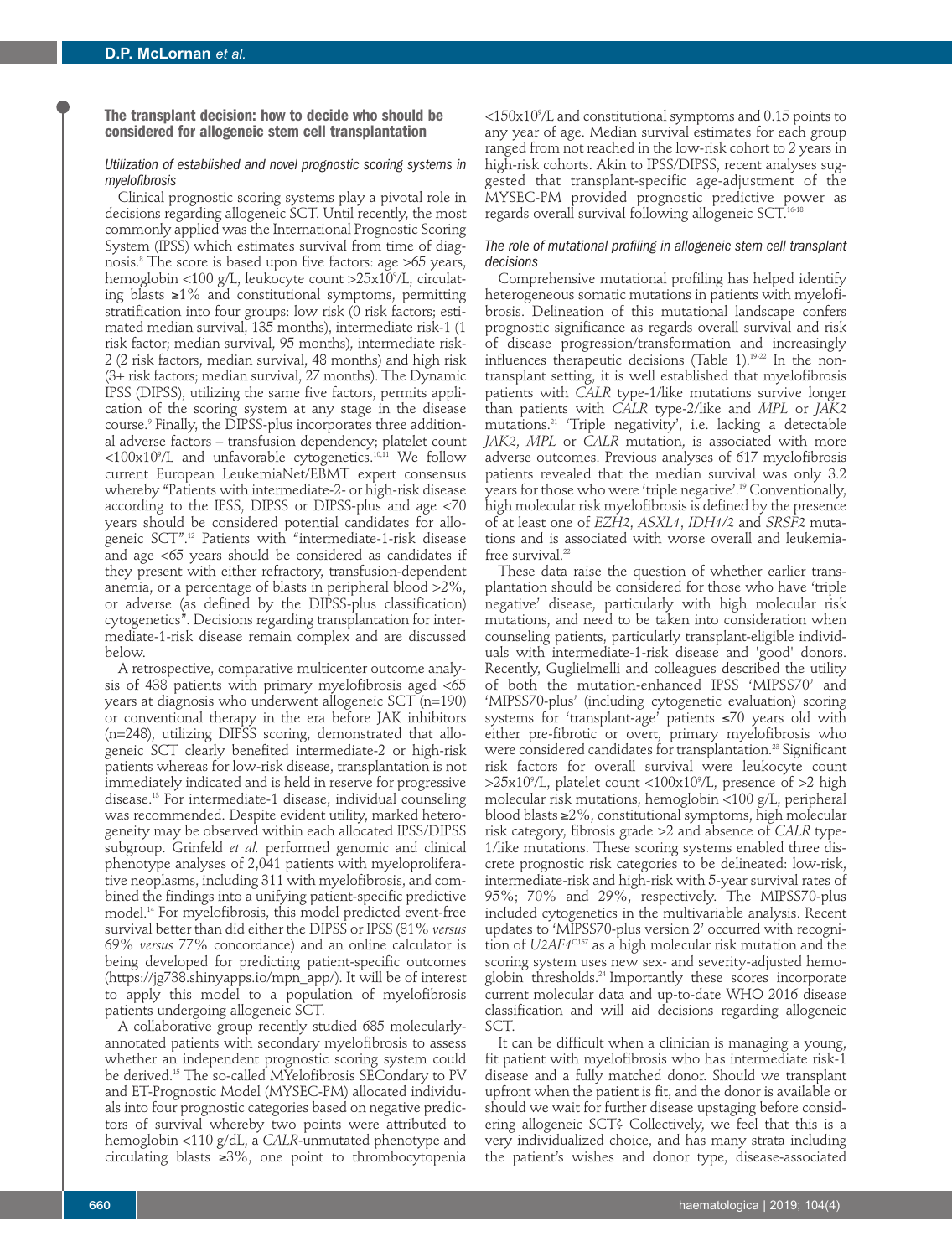|                                | <b>Chromosome</b>                                            | <b>Characteristics</b>                                                                                                                                                                   | <b>Reference</b> |  |  |       |         |                                                                             |  |  |  |
|--------------------------------|--------------------------------------------------------------|------------------------------------------------------------------------------------------------------------------------------------------------------------------------------------------|------------------|--|--|-------|---------|-----------------------------------------------------------------------------|--|--|--|
| <b>Spliceosome mutations</b>   |                                                              |                                                                                                                                                                                          |                  |  |  |       |         |                                                                             |  |  |  |
|                                |                                                              | • Mutations reported in up to 17% of PMF                                                                                                                                                 |                  |  |  |       |         |                                                                             |  |  |  |
| SRSF2                          | 17q25.1                                                      | • Commonly monoallelic mutations affecting residue P95<br>• More common in older age, higher DIPSS-plus group, accompanying IDH mutations<br>• Associated with worse outcome: OS and LFS |                  |  |  |       |         |                                                                             |  |  |  |
|                                |                                                              |                                                                                                                                                                                          |                  |  |  | U2AF1 | 21q22.3 | • Involved in pre-mRNA splicing<br>• Mutations reported in up to 16% of PMF |  |  |  |
|                                |                                                              |                                                                                                                                                                                          |                  |  |  |       |         |                                                                             |  |  |  |
| SF3B1                          | 2q33.1                                                       | $\bullet$ Incidence of around 6%                                                                                                                                                         |                  |  |  |       |         |                                                                             |  |  |  |
|                                |                                                              | • More common with bulky splenomegaly                                                                                                                                                    |                  |  |  |       |         |                                                                             |  |  |  |
|                                |                                                              | • Presence does not appear to influence survival                                                                                                                                         |                  |  |  |       |         |                                                                             |  |  |  |
| <b>Chromatin modifications</b> |                                                              |                                                                                                                                                                                          |                  |  |  |       |         |                                                                             |  |  |  |
|                                |                                                              | • Frequently frameshift mutations - majority associated with similar outcomes                                                                                                            |                  |  |  |       |         |                                                                             |  |  |  |
| ASXL1                          | 20q11                                                        | • Associated with worse OS                                                                                                                                                               |                  |  |  |       |         |                                                                             |  |  |  |
|                                |                                                              | • Poor risk category CALR $[-]/ASXL$ $[+]$                                                                                                                                               |                  |  |  |       |         |                                                                             |  |  |  |
| EZH2                           | 7q36.1                                                       | • Loss of function mutations associated with poor OS                                                                                                                                     |                  |  |  |       |         |                                                                             |  |  |  |
|                                |                                                              | • May have higher white cell counts and frequently co-exist with JAK2 <sup>V617F</sup>                                                                                                   |                  |  |  |       |         |                                                                             |  |  |  |
| <b>Other</b>                   |                                                              |                                                                                                                                                                                          |                  |  |  |       |         |                                                                             |  |  |  |
|                                |                                                              | • Higher frequency of mutations in blast phase disease                                                                                                                                   |                  |  |  |       |         |                                                                             |  |  |  |
| <i>IDH1</i>                    | 2q33.3                                                       | • Clusters with older age                                                                                                                                                                | 76               |  |  |       |         |                                                                             |  |  |  |
| IDH <sub>2</sub>               | 15q26.1<br>• ? more often associated with a normal karyotype |                                                                                                                                                                                          |                  |  |  |       |         |                                                                             |  |  |  |
|                                |                                                              | DIPSS: Dynamic International Prognostic Scoring System: PMF: primary myelofibrosis: OS: overall survival: LFS: leukemia-free survival                                                    |                  |  |  |       |         |                                                                             |  |  |  |

DIPSS: Dynamic International Prognostic Scoring System; PMF: primary myelofibrosis; OS: overall survival; LFS: leukemia-free survival.

symptom burden and objective quality of life assessment. Given the marked intra-category heterogeneity, refinement of prognostication should occur with cytogenetic and mutational data and the patient should be counseled appropriately, particularly if high molecular risk features are present. Certainly, acquisition of high-risk karyotypes, transfusion dependence or steadily increasing peripheral blood blast counts would suggest a trigger to move towards allogeneic SCT.

#### *Recipient age: does this play a role in the transplant decision?*

The majority of prognostic scoring systems incorporate age as a risk factor; however, multiple dynamic factors determine post-transplant outcome (Figure 1). One of the most common questions is how old is 'too old'? Transplantation may be more challenging for elderly recipients and there is marked variation globally in the arbitrary age 'cut-off' for allogeneic SCT for myelofibrosis. Historically, many earlier studies suggested worse outcome with increasing age. For example, early myeloablative conditioning (MAC) studies involving total body irradiation demonstrated worse outcome for those patients >45 years old, and other small studies suggested worse outcomes for those  $>50$  and  $>60$  years old.<sup>25-27</sup> In contrast, the Seattle group reported on a highly selected group of myelofibrosis patients undergoing allogeneic SCT with a median age of 65 years (range, 60-78 years), many of whom had multiple co-morbidities.28 Time to engraftment and graft-*versus*-hostdisease (GvHD) rates did not differ significantly from those

in younger cohorts. Moreover, no significant outcome differences were identified when comparing patients <65 years old with those >65 years old. Focusing on chronological age alone may not be correct and well-selected elderly patients with minimal co-morbidities and good organ function can benefit significantly from allogeneic SCT. However, real-life decisions can be more difficult in those >70 years old or in those individuals aged 65-70 years who have co-morbidities. In some cases, potential candidates may be frail because of disease symptom burden and have a worse Performance Status, a history of thrombosis or significant potential for hepatic dysfunction. These factors need careful consideration and optimization where possible. As described above, an upper age limit of 70 years was cautiously suggested but this does not mean that 'fit' individuals within a few years above this threshold should be excluded. In general, the transplant decision is heavily influenced by careful assessment of the patient and a multi-disciplinary approach. Moreover, factors incorporated in the comprehensive geriatric assessment should be considered and this requires validation in the setting of patients with myelofibrosis undergoing allogeneic SCT.<sup>2</sup>

## **Is there a role for splenectomy before transplantation for myelofibrosis?**

Evidence on the beneficial role of splenectomy prior to allogeneic SCT remains somewhat sparse although in theory splenectomy may be an attractive strategy as it could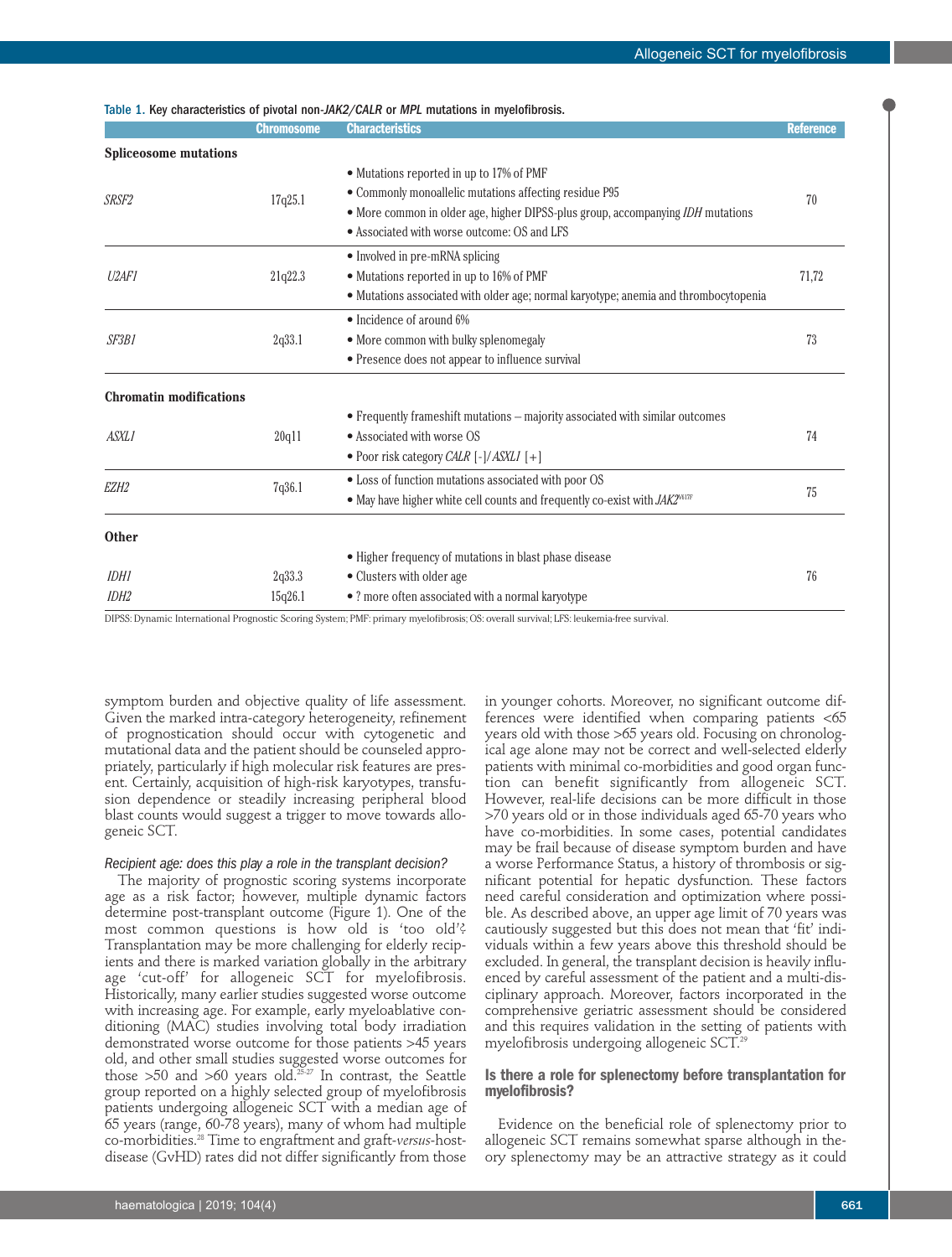

Figure 1. Factors determining outcomes following allogeneic stem cell transplantation in myelofibrosis. The determinants of outcomes following allogeneic stem cell transplantation can be divided into: pre-transplantation, transplant-specific, and post-transplant strategies and relapse management. IPSS: International Prognostic Scoring System; DIPSS: dynamic IPSS; IST: immunosuppressive therapy; DLI: donor lymphocyte infusion; MRD: minimal residual disease; Sib: sibling; MUD: matched unrelated donor; MMUD: mismatched unrelated donor; MAC: myeloablative conditioning; RIC: reduced Intensity conditioning; CMV: cytomegalovirus

aid engraftment and perhaps be associated with improved post-transplant outcome.<sup>30</sup> However, this procedure is not without risk. Over a decade ago, the Mayo clinic group reported on 314 myelofibrosis patients, albeit not transplant candidates, undergoing elective splenectomy: the intervention was associated with significant perioperative complications in nearly 28% of cases.<sup>31</sup> Despite major improvements with minimally invasive approaches, there are still potential risks of both thrombosis and hemorrhage. Although a prospective study of 103 patients undergoing allogeneic SCT coordinated by the Chronic Malignancies Working Party of the EBMT suggested more rapid neutrophil engraftment in those who had undergone splenectomy (n=14) compared to those who had not, both univariate and multivariate analyses suggested a significantly higher rate of relapse at 3 years for the former.<sup>32</sup> Moreover, effects on immune reconstitution and GvHD modulation are unclear. In contrast, a French group retrospectively reported on 85 myelofibrosis allogeneic SCT patients from a single center, 39 of whom had undergone pre-transplant splenectomy.<sup>33</sup> Of note, one half of those patients undergoing splenectomy had surgical or post-surgical complications, most frequently of a thrombotic or hemorrhagic nature. Following Cox adjustment analyses, there was no association between pre-transplant splenectomy and either nonrelapse mortality (NRM) or relapse risk, in fact there was a suggestion towards improved overall survival and eventfree survival. This evidently requires evaluation in a larger cohort and ideally in a controlled study as suggested by the authors. In contrast to these findings, initial analyses by

McLornan *et al.* found no significant effect of splenectomy on overall survival or NRM in a large cohort of splenectomized patients undergoing allogeneic SCT with either reduced intensity conditioning (RIC) or MAC (n=180) registered in the EBMT registry database and nor did the retrospective Center for International Blood and Marrow Transplant Research (CIBMTR) study.34,35 Moreover, given the potential splenic effects of JAK inhibitor therapy, alternative methods of reducing bulky splenomegaly are possible. Lastly, it is unknown what effect pre-transplant spleen removal will have on immune reconstitution. In general, it is the view of the authors that pre-transplant splenectomy cannot be routinely recommended although it is clear that individual patient-stratified assessment should occur. Lowdose splenic irradiation prior to transplantation has been explored in small cohorts of patients, but overall there is insufficient evidence on this strategy.36,37

#### **What is the role of JAK inhibitors before transplantation for myelofibrosis?**

Many questions arise from the use of JAK inhibitors in the myelofibrosis transplant algorithm. Following the phase III trials, COMFORT-I and –II, confirming the efficacy of the JAK1/JAK2 inhibitor ruxolitinib (Novartis, Switzerland) in myelofibrosis, many potential allogeneic SCT recipients have been treated with this agent.<sup>5,6</sup> JAK inhibitors collectively are attractive agents given that they may improve Performance Status, reduce splenomegaly and potentially shorten time to engraftment and may dampen an inherently pro-inflammatory milieu. Earlier and more recent studies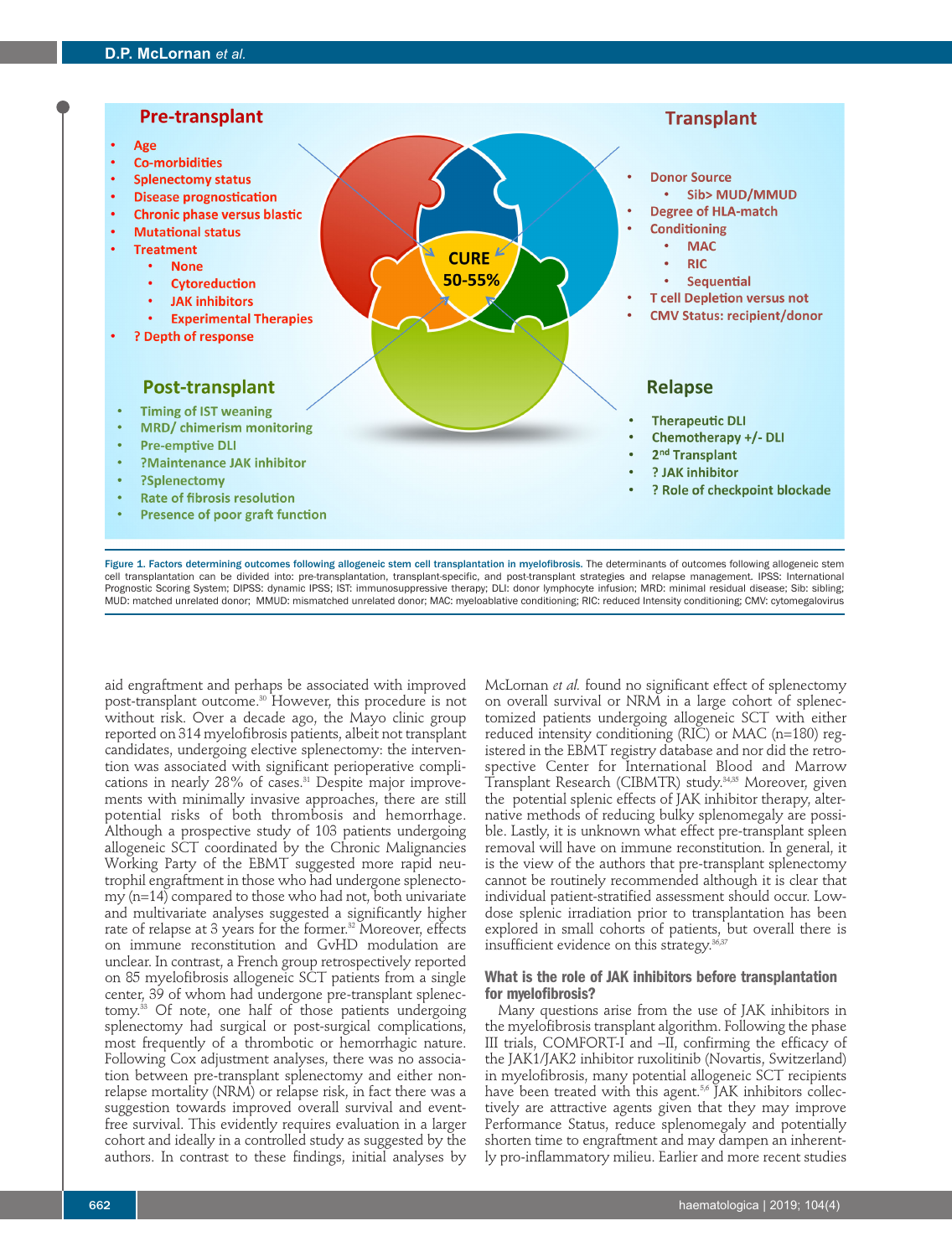| <b>Conditioning intensity</b> | N.                                 | <b>Conditioning regimen</b>                                    | <b>GvHD</b> rates                                  |                                 | <b>Overall survival</b>                                                    | <b>Comments</b>                                                                                                                            | <b>Reference</b> |
|-------------------------------|------------------------------------|----------------------------------------------------------------|----------------------------------------------------|---------------------------------|----------------------------------------------------------------------------|--------------------------------------------------------------------------------------------------------------------------------------------|------------------|
| <b>RIC</b>                    | 66                                 | Flu Mel (sibling)<br>$Flu Mel + ATG (URD)$                     | Acute grade II-IV<br>Sibling 38%<br><b>URD 41%</b> |                                 | 75% sibling<br>32% URD                                                     | 24% graft failure in the URD<br>group                                                                                                      | 49               |
| <b>RIC</b>                    | 103                                | Flu Bu                                                         | Acute grade II-IV 26%<br>Chronic L:24%; E:24%      |                                 | 67% at 5 years                                                             | Low rates of graft failure and<br>timely engraftment                                                                                       | 32               |
| <b>MAC</b>                    | 170 Sibling<br>117 MUD<br>33 Other | Various                                                        | Acute<br>43%<br>40%<br>24%                         | Chronic<br>40%<br>32%<br>26%    | 39% at 5 years<br>31% at 5 years<br>31% at 5 years                         | Heterogeneous cohort; disease-<br>free survival long-term in<br>approximately 1/3                                                          | 35               |
| <b>Predominantly MAC</b>      | 104                                | TBI based $(n=15)$<br>Busulphan based $(n=80)$ ;<br>$RIC(n=9)$ | Acute grade II-IV: 64%<br>Chronic $L+E$ : 84%      |                                 | 61% at 7 years                                                             | Improved survival with<br>targeted busulfan<br>dosing in BuCy                                                                              | 46               |
| <b>RIC</b>                    | 233                                | Flu Bu (38%)<br>Flu Mel (28%)<br>Flu TBI. (22%)                | Acute grade II-IV: 37%<br>Chronic at 1 year 42%    |                                 | 56% for MSD,<br>37% URD,<br>34% MMUD                                       | Donor type most important<br>determinant of outcome                                                                                        | 77               |
| <b>RIC</b>                    | 66                                 | Flu Bu<br><b>FBM</b><br>Flu Mel                                | Acute grade II-IV<br>47%<br>68%<br>68 %            |                                 | Similar OS, NRM<br>and relapse rates                                       | 100% donor chimerism was<br>seen more frequently at<br>day $+30$ and day $+100$ in<br>patients who received<br>FBM or Flu Mel than Flu Bu. | 78               |
| <b>RIC</b>                    | 160                                | Flu Bu (105)<br>Flu Mel $(55)$                                 | Acute<br>31%<br>53 %                               | Chronic<br>62%<br>49%           | 7-year OS was 52% for<br>the Flu Mel group and<br>59% for the Flu Bu group | Flu Mel regimen appears<br>to induce more NRM than<br>the Flu Bu regimen; but<br>with augmented disease<br>control; similar outcomes.      | 48               |
| <b>MAC</b><br><b>RIC</b>      | 760<br>1423                        | Common regimens<br>BuCy or TBI based<br>Flu Bu; Flu Mel        | Acute grade I-IV<br>29%<br>32%                     | Chronic L/E<br>23/27%<br>20/32% | Median $OS = 6.6$ years<br>Median $OS = 5.3$ years                         | Primary analyses; full<br>analysis in preparation<br>No differences in NRM<br>between MAC/RIC<br>Worse outcome with MMUD and               | 34               |
|                               |                                    |                                                                |                                                    |                                 |                                                                            | poor Performance Status                                                                                                                    |                  |

Table 2. Summary of outcomes in the main studies on reduced intensity and myeloablative conditioning in myelofibrosis.

ATG: antithymocyte globulin; Bu: busulfan; Cy: cyclophosphamide; E: extensive; FBM: fludarabine, bis-chlorethyl-nitroso-urea/carmustine, melphalan; Flu: fludarabine; GvHD: graft-*versus*-host disease; L: limited; MAC: myeloablative conditioning; Mel: melphalan; MMUD: mismatched unrelated donor; MUD: matched unrelated donor; NRM: non-relapse mortality; OS: overall survival; RIC: reduced intensity conditioning; TBI: total body irradiation; URD: unrelated donor.

demonstrated that, in general, there were no serious adverse effects following the use of JAK inhibitors prior to allogeneic SCT with appropriate tapering.38-40 Of note the French phase II JAK ALLO trial, investigating the use of ruxolitinib before allogeneic SCT, was temporarily halted because of two cases of febrile cardiogenic shock and one of tumor lysis syndrome following ruxolitinib discontinuation.41 Subsequent experience has not demonstrated that either of these adverse events is common. Outcomes of 100 patients who had been exposed to JAK inhibitor therapy and underwent allogeneic SCT, between 2009-2014, were determined in a retrospective, multicenter study.42 The cohort was divided into five groups defined by clinical status/response to JAK inhibition: groups (i) clinical improvement (n=23), (ii) stable disease (n=31), (iii) new cytopenia/increasing blasts/JAK inhibitor intolerance (n=15), (iv) progressive disease: splenomegaly (n=18), and (v) leukemic transformation (n=13). The overall survival rate at 2 years after allogeneic SCT for the entire cohort was 61% (95% CI: 49-71%). The cumulative incidence of grade II-IV acute GvHD by day 100 was 37% (95% CI: 27-47%) and that of chronic GvHD by 2 years was 48%. Survival analyses performed based on response to JAK inhibition prior to allogeneic SCT revealed a 2-year overall survival

rate of 91% (95% CI: 69-97%) for patients with clinical improvement. However, it remains unclear whether the better post-transplant outcome in those achieving a clinical improvement was drug-related or simply reflected the presence of an inherently more favorable disease phenotype. A multicenter, German study reported on 159 patients, 46 of whom had received pre-transplant ruxolitinib at any point with a median treatment duration of 4.9 months (range, 0.4-39.1 months).<sup>43</sup> There was a trend towards a lower rate of relapse in the ruxolitinib group (9% *versus* 17%, *P*=0.2), with similar disease-free and overall survival rates. The hypothesis that pre-exposure to JAK inhibitors may modulate the relapse risk requires further exploration. In a recently published study of a small cohort of patients (n=12) undergoing allogeneic SCT for myelofibrosis, ruxolitinib (5 mg BID) was continued until stable engraftment.<sup>44</sup> There was no graft failure and timely neutrophil engraftment, although the drug had to be discontinued in two patients, on days +17 and +18, because of post-engraftment cytopenia. Of particular relevance, the rate of grade II-IV acute GvHD within the first 100 days was low at 8% although the cytomegalovirus reactivation rate was 41%. The use of peri-transplantation JAK inhibition to reduce the risk of GvHD remains an area of great interest. In conclusion, the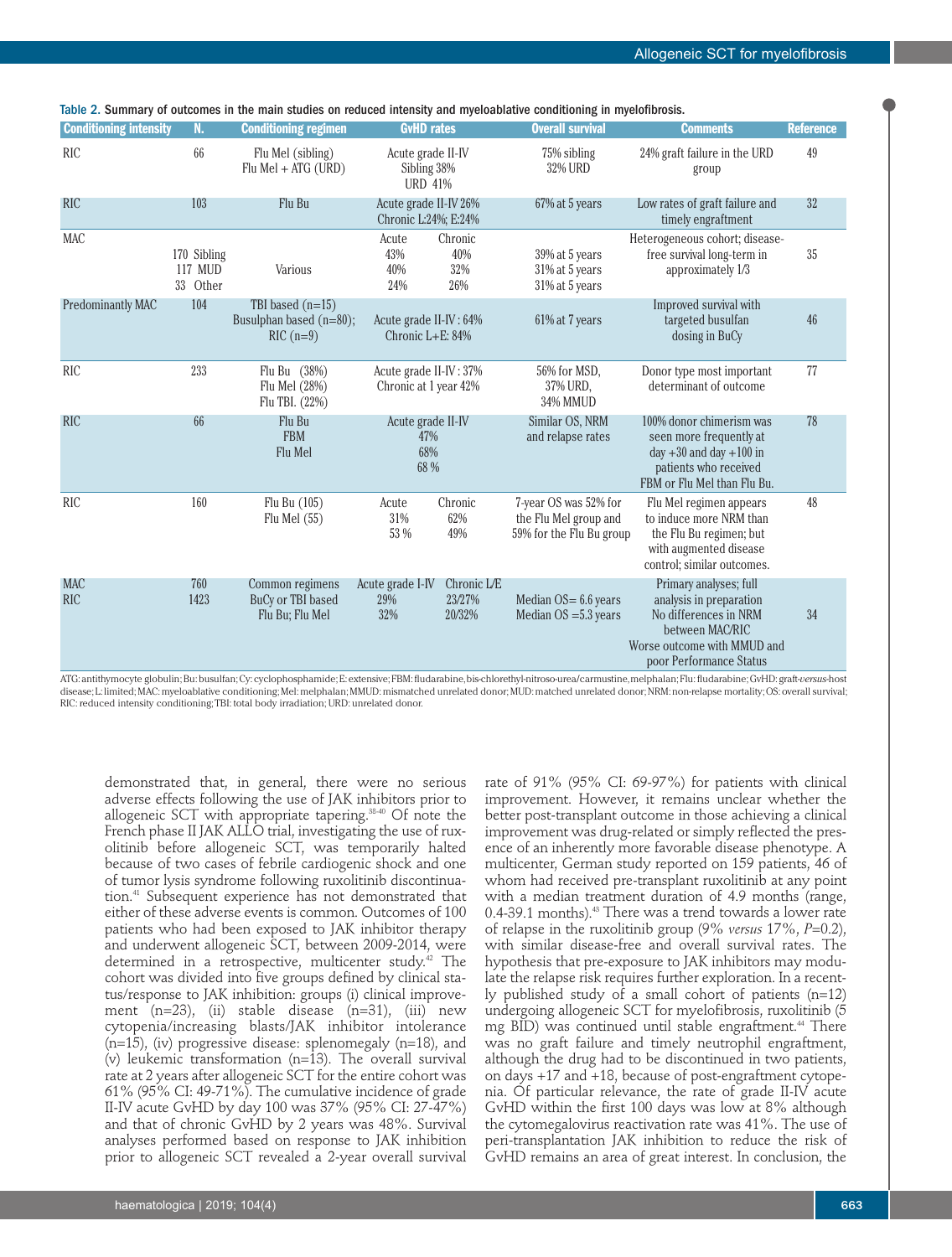majority of patients in 2018 who proceeded to allogeneic SCT had been exposed to JAK inhibitor therapy. The JAK inhibitor should be tapered down over a 10- to 14-day period so that JAK inhibition therapy is ceased just before the commencement of conditioning or prior to stem cell return. Whether the best strategy for patients receiving JAK inhibitor therapy with a view to allogeneic SCT is to undergo the transplant at the time of best response or whether the procedure should be delayed until a further trigger occurs remains difficult to determine and hence patientstratified approaches are required. Of note, JAK inhibitors are additionally becoming established in the treatment of steroid refractory GvHD, although this is outside the purpose of this review.<sup>45</sup>

# **Conditioning intensity and regimen?**

#### *Myeloablative conditioning for allogeneic stem cell transplantation in patients with myelofibrosis*

Historically, the majority of MAC platforms consisted of total body irradiation with or without high-dose cyclophosphamide and early toxicity, NRM and GvHD rates were high, especially for older individuals.25,35 (Table 2). The large CIBMTR study reported on 289 patients who underwent allogeneic SCT between 1989 and 2002, 79% of whom received MAC – predominantly busulfan + cyclophosphamide and total body irradiation with or without cyclophosphamide.<sup>25</sup> The day +100 transplant-related mortality rate was 18% for those undergoing allogeneic SCT from an HLA-matched sibling and 35% for those receiving a graft from an unrelated donor. Approximately one-third of the patients achieved long-term (5 years) relapse-free survival. Kerbauy *et al.* reported on 104 patients, with a median age of 45 years (range, 18-70 years), 95 of whom received MAC. The NRM rate at 5 years was 34% and there were significant rates of acute grade II-IV GvHD (64%) and chronic GvHD (84%).<sup>46</sup> The estimated 5year survival rate was 61% (95% CI: 43-65%) for the entire cohort. Those undergoing MAC with targeted levels of busulfan in combination with cyclophosphamide (120 mg/kg) had a significantly higher probability of overall survival (68%). For younger recipients planned for MAC allogeneic SCT, our preference is towards busulfan + cyclophosphamide in an attempt to reduce therapy-related morbidity.

## *Reduced intensity conditioning for myelofibrosis allogeneic stem cell transplantation – what evidence exists to guide the choice of regimen?*

Due to age distribution, the vast majority of patients undergoing transplantation will receive RIC. However, the term RIC covers a highly heterogeneous group of treatments as regards both immunosuppressive and moderate myeloablative properties. According to the EBMT consensus, RIC regimens are strictly defined as those which do not fit the definition for MAC or non-myeloablative regimens.<sup>47</sup> Historically, published RIC platforms were admixed and reflected local practice (Table 2). The first prospective, EBMT multicenter phase II trial of RIC allogeneic SCT in myelofibrosis enrolled 103 patients between 2002-2007.<sup>32</sup> Conditioning was uniform and consisted of busulfan (10 mg/kg) orally (or equivalent IV dose)/fludarabine (180 mg/m2 ) and T-cell depletion achieved with antithymocyte globulin (Fresenius, Graefeling, Germany) at a dose of 3 x 10 mg/kg (for related transplantation) or 3 x 20 mg/kg (for unrelated donor transplantation). Primary graft failure rates were low  $(-2\%)$  and timely engraftment of both neutrophils (median, 18 days; range, 10-84 days) and platelets >20 x 109 /L occurred (median, 22 days; range, 8 -145 days). Rates of acute GvHD were acceptable at 27% for grade II-IV and 11% for grade III-IV. The cumulative incidence of NRM at 1 year was 16% (95% CI: 9-23%) and was significantly higher in the mismatched donor setting than in the fully matched donor setting (38% *versus* 12%; *P*=0.003). The cumulative incidences of relapse at 3 and 5 years were acceptable at 22% and 29%, respectively. Multivariate analysis suggested a higher 3-year relapse incidence with splenectomy (HR: 3.6) and Lille HR score (HR: 5.23). HLAmismatched transplantation was a risk factor for both therapy-related mortality and adverse overall survival. Updated survival analyses revealed estimated 5- and 8-year overall survival rates of 68% and 65%, respectively. More recently, the two most frequently used RIC regimens for myelofibrosis - fludarabine-busulfan (FB) and fludarabine-melphalan (FM) were compared in a retrospective study of 160 patients (FB: n=105, FM: n=55) with a median follow up >5 years.48 Conditioning protocols were uniform, the FM regimen consisted of fludarabine 90 mg/m<sup>2</sup> and melphalan 140 mg/m2 and the FB regimen consisted of intravenous busulfan (or oral equivalent) 8 mg/kg, fludarabine 180 mg/m<sup>2</sup> and antithymocyte globulin-Fresenius®. After statistical weighting, the incidence of acute GvHD was 62% for the FM group and 31% for the FB group while chronic GvHD rates were 49% and 53%, respectively. Although the FM regimen had more pronounced early toxicity, the long-term outcome of patients treated with the two regimens was similar. Multivariate analysis failed to demonstrate significant differences regarding overall survival or disease-free survival although individuals undergoing FM conditioning had relapse rates of <5%. In both groups, the use of a HLAmismatched unrelated donor was associated with worse outcomes as regards NRM, overall survival and progression-free survival. A prospective, multicenter, phase II MPD-RC study investigated the use of FM conditioning in 66 patients recruited between 2007-2011.49 Those with sibling donors (n=32) received FM whereas those with unrelated donors (n=34) received FM + antithymocyte globulin. Significantly inferior results were seen with unrelated donors than with sibling donors: with a median follow up of 25 months, the overall survival rate was 75% in the sibling group compared to only 32% in the unrelated donor group (HR: 3.9; 95% CI: 1.8-8.9; *P*<0.001). Moreover, considerable NRM rates were observed in the unrelated donor setting. Of note, this small study did not determine outcome differences between matched or mismatched unrelated donors, in contrast to other studies.<sup>32,34</sup>

#### *Can we realistically compare myeloablative versus reduced intensity condition in allogeneic transplantation for myelofibrosis?*

There are no current, prospective trials comparing RIC with MAC for myelofibrosis and conclusions from retrospective studies are not always straight forward. In a welldescribed cohort of 92 patients undergoing allogeneic SCT between 1982-2009, 40 patients received MAC and 52 RIC regimens.<sup>27</sup> No differences existed with regards to day  $+100$ transplant-related mortality. The probability of survival at 5 years was 49% for patients given MAC and 59% for those given RIC (*P*=0.125). However, RIC platforms were associated with markedly improved outcome for those <60 years old compared to those who were older (estimated 5-year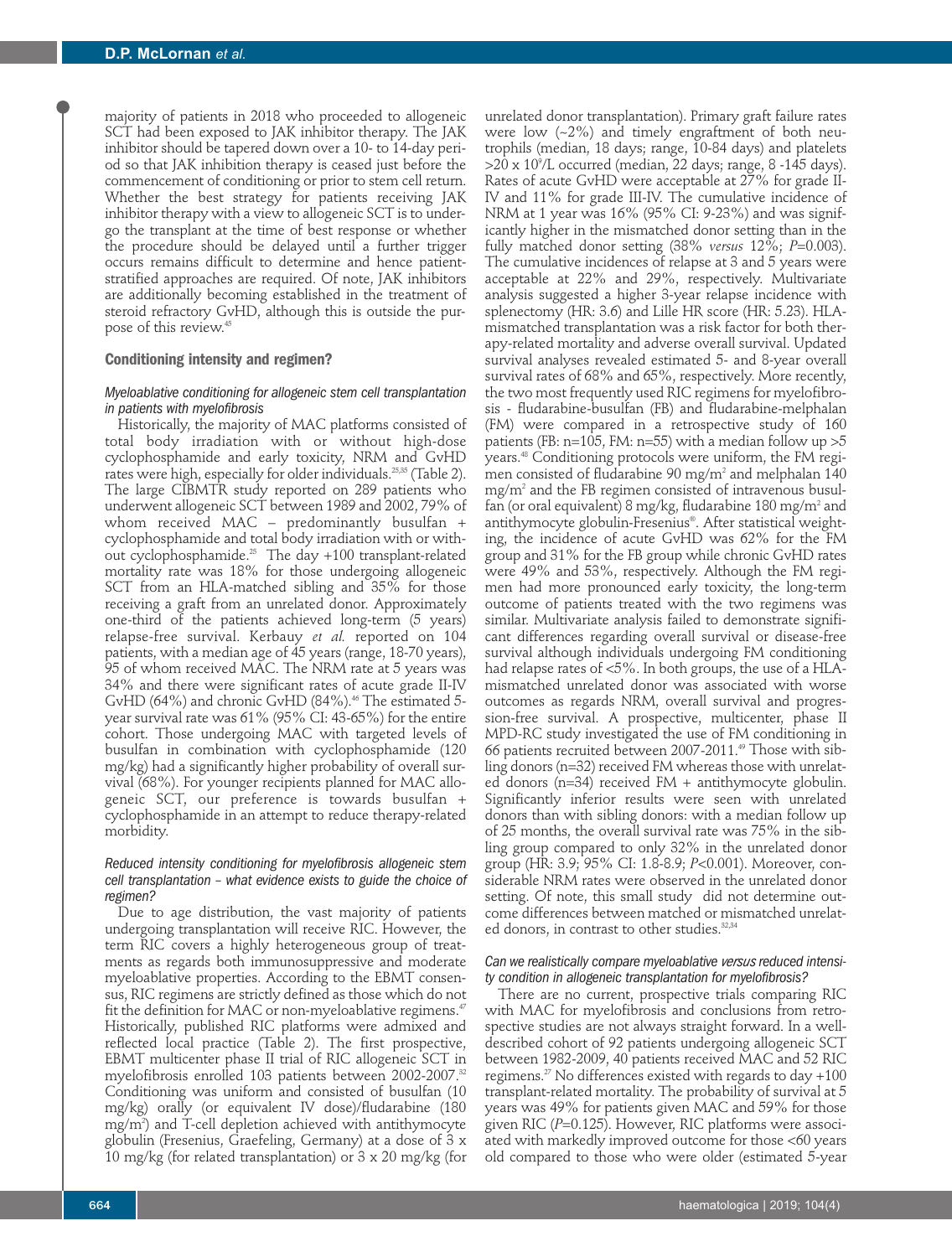survival of 75% *versus* 20%) and there was a lower incidence of acute GvHD with RIC regimens than with MAC. Almost 10 years ago, Patriarca *et al.* reported on the 20-year experience of the *Gruppo Italiano Trapianto Di Midollo Osseo* (GITMO) in which 48 patients underwent MAC and 52 were given RIC regimens.<sup>50</sup> Intensity of the conditioning regimen did not significantly influence either overall survival or relapse incidence. More recently, a preliminary analysis from the CMWP of the EBMT by McLornan *et al.* reported on a total of 2,183 patients who underwent allogeneic SCT for myelofibrosis; regimen intensity was assessed by standard EBMT criteria.<sup>34</sup> Conventional MAC regimens were utilized in 760 patients while 1,423 received RIC regimens. Donor sources were similar: MAC cohort, 309 (41%) matched sibling donors and 451 (59%) unrelated donors; RIC cohort, 543 (38%) matched sibling donors and 880 (62%) unrelated donors. In the preliminary analyses, no statistically significant differences in engraftment, GvHD, NRM, progression-free survival and overall survival rates were found between these two large RIC and MAC cohorts; the final multivariate analysis is awaited. Lastly, the exact role of T-cell depletion strategies in allogeneic SCT for myelofibrosis requires clarification. In addition to the above discussions, retrospective analyses by Robin *et al.*, on behalf of EBMT, have demonstrated that in the matched sibling donor setting, use of antithymocyte globulin decreased acute GvHD rates without increasing the relapse risk.<sup>51</sup>

## **Alternative donors**

#### *Mismatched related donor transplantation in myelofibrosis*

Until recently, overall experience remained restricted because of historical fears of graft rejection and GvHD and exclusion from clinical trials. The EBMT group recently described a retrospective study of 56 myelofibrosis patients (median age, 57 years; range, 38-72 years) who underwent mismatched related donor transplantation.52 In this cohort, 70% received MAC and 30% received RIC; the source of hematopoietic stem cells was bone marrow in 66% of cases and peripheral blood in 34%. Conditioning approaches varied, reflecting the heterogeneous nature of this cohort, but the most commonly used was thiotepa, busulfan and fludarabine (TBF) and post-transplant cyclophosphamide. Encouragingly, neutrophil engraftment by day 28 was achieved by 82% of the cohort, at a median time of 21 (range, 19-23) days. Primary graft failure occurred in five patients and secondary graft failure in seven, with two patients dying before engraftment. The cumulative incidence of acute GvHD at day +100 was 28% for grade II-IV and 9% for grade III-IV disease. The cumulative incidence of chronic GvHD at 1 year was 45%. The 1- and 2-year overall survival rates were 61% (range, 48-74%) and 56% (range, 41-70%), respectively. The cumulative incidence of relapse was 19% (range, 7-31%) and the NRM was 38% (range, 24-51%) at 2 years. The exact role of transplantation from mismatched related donors in myelofibrosis does, therefore, require further clarification but this study demonstrates that engraftment is feasible with acceptable rates of GvHD and overall survival, although cumulative NRM rates remain somewhat high.

# *Umbilical cord blood stem cell transplantation*

In the setting of myelofibrosis, Takagi *et al.* initially reported on 14 patients who had undergone RIC umbilical cord blood transplantation, predominantly high-risk candidates with secondary acute myeloid leukemia.<sup>53</sup> Neutrophil engraftment was achieved in the vast majority (92%) at a median of 23 days and full donor chimerism, where evaluable, was rapidly achieved. Survival was poor with a 4-year overall survival rate of only 28%, perhaps not surprisingly given the high-risk population. More recently, a series of 35 umbilical cord blood transplant recipients (median age, 54 years), registered under EURO-CORD, was reported: seven had developed blast phase myelofibrosis and almost half underwent splenectomy.54 The most common conditioning regimen was total body irradiation, cyclophosphamide and fludarabine (TCF). Cord blood units were 5/6 (23%) and 4/6 (77%) HLAmatched. Neutrophil engraftment was achieved in 28/35 patients at a median time of 30 days and a total of 14 patients displayed graft failure (4 underwent a second transplant procedure). The 2-year overall and event-free survival rates were 44% and 30% respectively. In the RIC setting, all recipients undergoing TCF conditioning achieved both neutrophil and platelet engraftment and there was an association between utilization of this regimen and improved event-free survival.

#### **Blast phase myelofibrosis and allogeneic stem cell transplantation**

Historically, the outcome of patients with blast phase myeloproliferative neoplasms has been extremely poor. A recent retrospective analysis of 410 patients with blast phase myeloproliferative neoplasms, not focusing on allogeneic SCT, revealed a sobering median survival of 3.5 months.55 Intensive chemotherapy resulted in complete remission or complete remission with incomplete count recovery rates of 35% and 24%, respectively, and even following allogeneic SCT the 3-year survival rate was 32%. This retrospective work suggested that allogeneic SCT has a role in improving short-term survival but durability of response remains under question although the authors did acknowledge that the overall cohort of patients who underwent allogeneic SCT was small. The EBMT group published data on 46 patients who underwent allogeneic SCT for blast phase myelofibrosis and confirmed the importance of achieving complete remission prior to transplantation, which was also demonstrated in a retrospective collaborative French study.<sup>56,57</sup> The transplant-related mortality rate at 1 year was acceptable at 28% and the 3-year progression-free and overall survival rates were 26% and 33%, respectively. The impact of both karyotype and mutational landscape on determining outcomes following transplantation for blast phase myelofibrosis is an area of active research and consideration should be given to post-transplant maintenance strategies.

## **Post-transplant outcomes and complications**

#### *Impact of mutations on transplant outcome*

Early studies investigating the impact of the mutational landscape on the outcomes of allogeneic SCT yielded conflicting results.<sup>32,58</sup> Retrospective studies revealed a significant adverse impact of lack of the *JAK2*V617F mutation on overall survival after allogeneic SCT for myelofibrosis whereas a *CALR* mutation was associated with improved overall survival and less NRM.59,60 The impact of more extensive mutational profiling was recently investigated in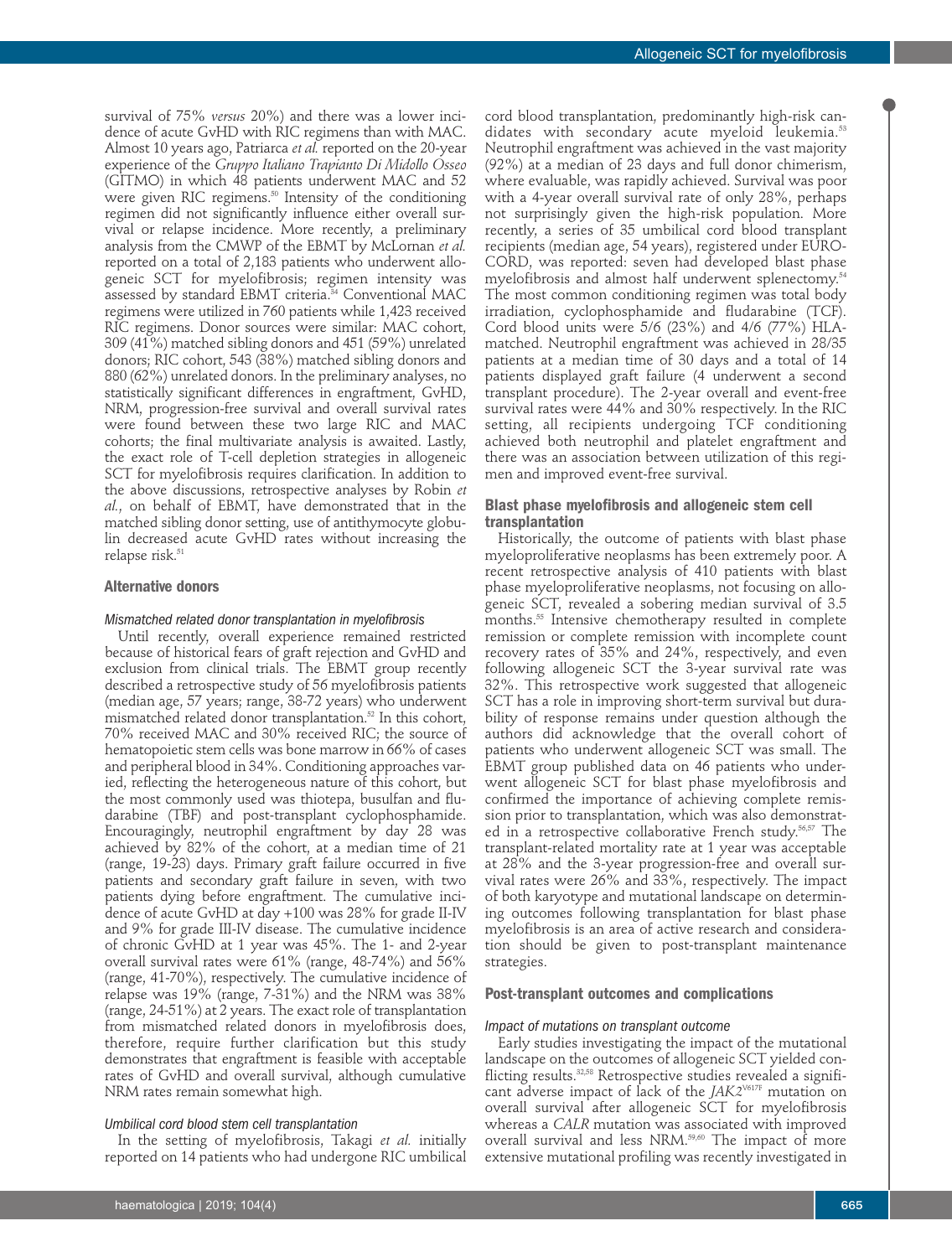a large retrospective study.<sup>61</sup> A targeted 16-gene panel was used to analyze a total of 169 patients (110 with primary myelofibrosis, 46 with secondary myelofibrosis and 13 in transformation). Multivariate analysis revealed that the presence of a *CALR* mutation was associated with favorable overall survival (HR: 0.448; *P*=0.03) and progressionfree survival (HR: 0.393; *P*=0.01), and reduced NRM (HR, 0.415; *P*=0.05). Additionally, both *IDH2* and *ASXL1* mutations were independent prognostic risk factors for reduced progression-free survival (HR: 5.451; *P*=0.002 and HR: 1.53; *P*=0.008, respectively). Interestingly, 'triple negativity' did not appear to have a significant effect on posttransplant outcomes in this cohort although the numbers analyzed were small. Overall, where possible and dependent on local facilities, we recommend that a targeted gene panel is used to determine the mutational risk profile.

#### *Poor graft function*

Despite initial engraftment, it is well established that poor graft function can be problematic and patients may remain transfusion dependent and/or require growth factor support for a considerable period. Alchalby *et al.* reported that the cumulative incidence of poor graft function was 17% in a cohort of 100 RIC allogeneic SCT patients and that the median onset of this complication was day  $+49$  (range, 24-99 days).<sup>62</sup> Poor graft function was defined by either two or three cytopenias (hemoglobin <100 g/L, neutrophil count <1.0×109 /L, platelet count <30×109 /L) at day +30 after allogeneic SCT, with transfusion requirements in the presence of complete donor chimerism and an absence of severe GvHD/disease relapse. Persistence of significant splenomegaly at day +30 remained a significant risk factor for poor graft function and univariate analysis revealed an association with older recipient age, perhaps reflecting age-related changes in a hostile bone marrow niche. Poor graft function did not appear to influence survival. Of relevance, Hart *et al*. recently compared engraftment kinetics in a small cohort of acute myeloid leukemia and myelofibrosis allogeneic SCT recipients.<sup>63</sup> Compared to the group with acute myeloid leukemia, the myelofibrosis patients had marked early clearance of hematopoietic stem cells due to early splenic pooling accompanied by a significant reduction in VCAM1 expression in the bone marrow niche which may well explain, in part, the observed early poor graft function. Whether JAK inhibitor-mediated reductions in splenomegaly will result in lower incidences of poor graft function remains undetermined. Judicious monitoring of chimerism and appropriate growth factor and transfusion support are necessitated by the recognition that some patients may require stem cell top up or consideration given to splenectomy if bulky splenomegaly persists.

#### *Measurable residual disease monitoring and donor lymphocyte infusion strategies*

Measurable residual disease (MRD) monitoring to guide weaning of immunosuppression with or without utilization of immunotherapeutic strategies has become well established in the setting of allogeneic SCT for myelofibrosis. Alchalby *et al.* demonstrated that clearance of detectable *JAK2*V617F after allogeneic SCT was associated with a significantly reduced risk of relapse.<sup>59</sup> Both *MPL* and *CALR* mutations can be used as markers of MRD.64-65 More recently, the significance of MRD was evaluated in a large, single-center cohort (n=136), in which pre-transplant molecular profiling revealed *JAK2*V617F (n=101), *MPL* (n=4) and *CALR* (n=31) mutations.<sup>66</sup> Individuals with a detectable mutation at either day +100 or day +180 had a significantly higher risk of clinical relapse at 5 years compared to those in whom molecular studies were negative (62% *versus* 10%, *P*<0.001 and 70% *versus* 10%, *P*<0.001, respectively). Multivariate modeling revealed that detectable MRD at day +180 and high-risk disease status were significant factors associated with higher relapse rates. MRD status and chimerism studies should be used in tandem to determine whether donor lymphocyte infusions are required. Kroger *et al.* described the use of both pre-emptive (n=8) and salvage donor lymphocyte infusion (n=9) regimens in 17 myelofibrosis patients undergoing allogeneic SCT, highlighting the utility of MRD monitoring for guiding donor lymphocyte infusions and that pre-emptive strategies take precedence over salvage approaches.<sup>6</sup>

#### *Relapse following allogeneic stem cell transplantation: is this still a significant clinical problem?*

Relapse remains a significant issue following allogeneic SCT for myelofibrosis. Longer term follow-up of the EBMT prospective study described above suggested relapse rates of up to  $25\%$  at 5 years.<sup>32</sup> A more recent EBMT retrospective study by McLornan *et al.* investigated the management and outcomes of 202 relapsed patients.<sup>68</sup> The overall median time to relapse was relatively short at 7 months (range, 1.4-111). Patients who relapsed early had significantly worse outcomes than those of patients who relapsed later. Management approaches to the relapse episode were heterogeneous and direct comparisons were not possible; however, there was a suggested benefit from adoptive immunotherapeutic approaches with donor lymphocyte infusions and/or a second allograft. There is some experience on the use of using JAK inhibitors following relapse to bridge to a second transplant and for symptom control but no improvements in donor chimerism or reductions in *JAK2* allelic burden, where applicable, were seen.<sup>69</sup> Pre-emptive use of JAK inhibitors in the post-transplant setting to reduce relapse incidence is of interest and requires prospective studies.

# **Conclusions**

Rapid advances in the availability of novel therapeutic agents for myelofibrosis has made it increasingly complex to gauge the timing and sequencing of allogeneic SCT in the patient's care process. Nonetheless, allogeneic SCT remains the only curative approach for transplant-eligible patients. All available prognostic information and recent scoring systems should be utilized, including comprehensive mutational profiling where available, to stratify realistic patient-specific prognostic outcomes and assess the risk-benefit ratio. Changes in practice are required so that potential candidates are assessed by transplant physicians at an earlier stage, even if this is only to discuss and provide information about the procedure, assess fitness and identify potential donors. JAK inhibitors have become an integral part of the pre-allogeneic SCT pathway for many patients and increasing data on outcome analysis are now available. Overall, the use of these drugs prior to allogeneic SCT appears to be safe, with no adverse effects on engraftment; tapering is appropriate leading up to conditioning therapy and there is emerging data concerning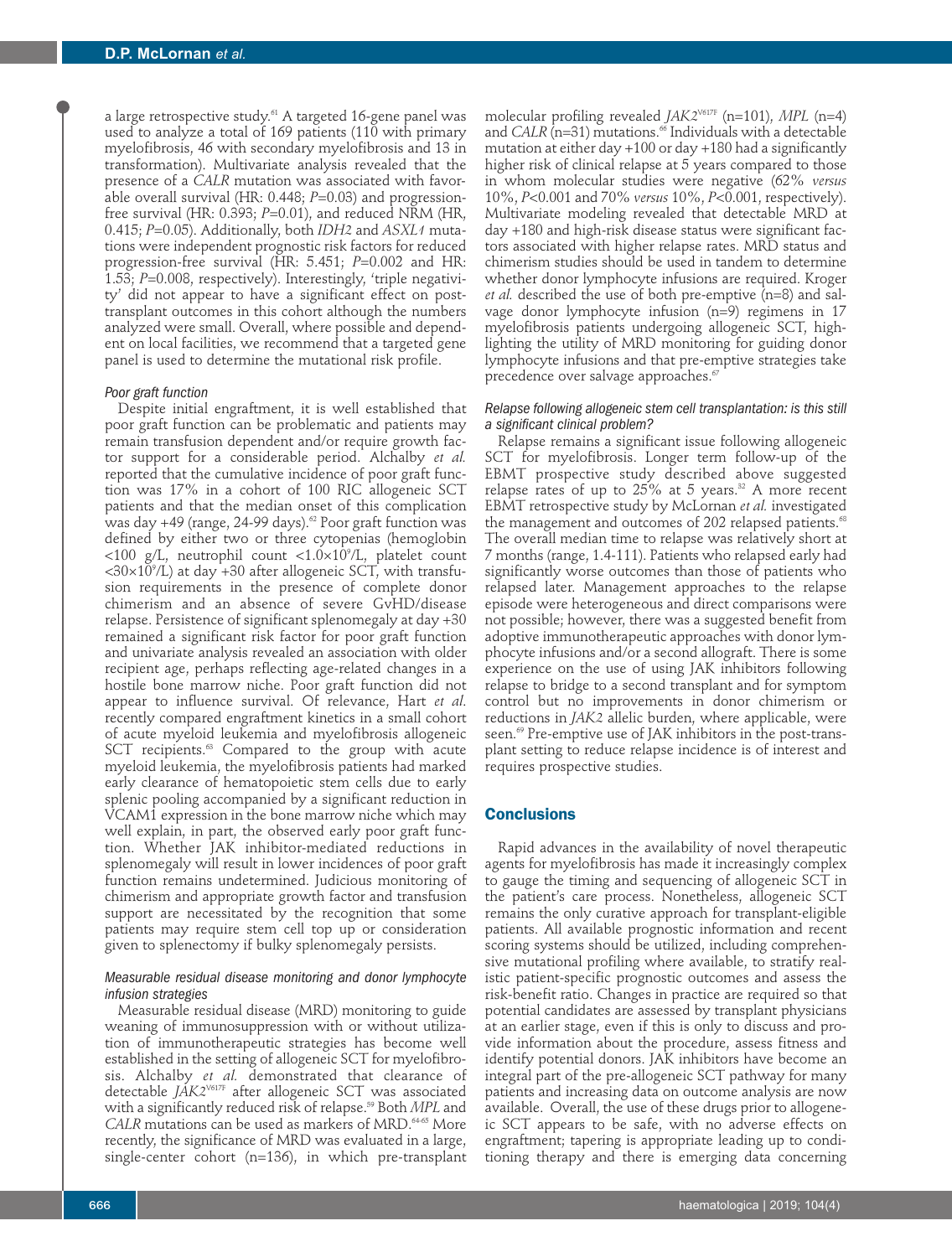potential reductions in the risks of GvHD and relapse, although these need confirmation. Alertness to potential infectious complications is warranted. How the role of other novel agents will fit into the transplant paradigm remains unknown. Current challenges regarding allogeneic SCT are to reduce the relapse risk and rates of NRM, particularly when using alternative donors, and optimization of graft function.

## **References**

- 1. James C, Ugo V, Le Couédic JP, et al. A unique clonal JAK2 mutation leading to constitutive signalling causes polycythaemia vera. Nature. 2005;434(7037):1144-1148
- 2. Kralovics R, Passamonti F, Buser AS, et al. A gain-of-function mutation of JAK2 in myeloproliferative disorders. N Engl J Med. 2005;352(17):1779-1790.
- 3. Levine RL, Wadleigh M, Cools J, et al. Activating mutation in the tyrosine kinase JAK2 in polycythemia vera, essential thrombocythemia, and myeloid metaplasia with myelofibrosis. Cancer Cell. 2005;7(4),387–97
- 4. Baxter EJ, Scott LM, Campbell PJ, et al. Cancer Genome Project. Acquired mutation of the tyrosine kinase JAK2 in human myeloproliferative disorders. Lancet. 2005;365 (9464):1054-1061.
- 5. Harrison C, Kiladjian JJ, Al-Ali HK, et al. JAK inhibition with ruxolitinib versus best available therapy for myelofibrosis. N Engl J Med. 2012;366(9):787–798
- 6. Verstovsek S, Mesa RA, Gotlib J, et al. A double-blind, placebo-controlled trial of ruxolitinib for myelofibrosis. N Engl J Med. 2012;366(9):799–807.
- 7. Bose P, Verstovsek S. Developmental therapeutics in myeloproliferative neoplasms.<br>Clin Lymphoma Myeloma Leuk. Clin Lymphoma Myeloma Leuk. 2017;17S:S43-S52.
- 8. Cervantes F, Dupriez B, Pereira A, et al. New prognostic scoring system for primary myelofibrosis based on a study of the<br>International Working Group for Working Group for Myelofibrosis Research and Treatment. Blood. 2009;113(13),2895-2901.
- 9. Passamonti F, Cervantes F, Vannucchi AM, et al. A dynamic prognostic model to predict survival in primary myelofibrosis: a study by the IWG-MRT (International Working Group for Myeloproliferative Neoplasms<br>Research and Treatment). Blood. Research and Treatment). 2010;115(9):1703-1708.
- 10. Gangat N, Caramazza D, Vaidya R, et al. DIPSS-Plus: a refined Dynamic International Prognostic Scoring System (DIPSS) for primary myelofibrosis that incorporates prognostic information from karyotype, platelet count and transfusion status. J Clin Oncol. 2011;29(4):392-397.
- 11. Hussein K, Pardanani AD, Van Dyke DL, Hanson CA, Tefferi A. International Prognostic Scoring System-independent cytogenetic risk categorization in primary myelofibrosis. Blood. 2010;115(3):496-499.
- 12. Kröger NM, Deeg JH, Olavarria E, et al. Indication and management of allogeneic stem cell transplantation in primary myelofibrosis: a consensus process by an EBMT/ELN international working group. Leukemia. 2015;29(11):2126–2133.
- 13. Kröger N, Giorgino T, Scott BL, et al. Impact of allogeneic stem cell transplantation on survival of patients less than 65 years of age with primary myelofibrosis. Blood. 2015;125(21):3347-3350
- 14. Grinfeld J, Nangalia, J, Baxter EJ, et al. Personalized prognostic predictions for Patients with myeloproliferative neoplasms

through integration of comprehensive genomic and clinical information. Blood. 2017;130(Suppl 1):491.

- 15. Passamonti F, Giorgino T, Mora B, et al. A clinical-molecular prognostic model to predict survival in patients with post polycythemia vera and post essential thrombocythemia myelofibrosis. Leukemia. 2017;31 (12):2726-2731.
- 16. Scott BL, Gooley T, Linenberger M, et al. International Working Group scores predict post-transplant outcomes in patients with myelofibrosis. Blood. 2010;116(21):3085.
- Scott BL, Gooley TA, Sorror M, et al. The Dynamic International Prognostic Scoring System for myelofibrosis predicts outcomes after hematopoietic cell transplantation. Blood. 2012;119(11):2657-2664
- 18. Gagelmann N, Eikema DJ, Koster L, et al. Comparative performance of prognostic systems in patients with myelofibrosis secondary to PV and ET after allogeneic stem-cell transplantation. EHA Meeting 2018;Abstract S129.
- 19. Rumi E, Pietra D, Pascutto C, et al. Clinical effect of driver mutations of JAK2, CALR, or MPL in primary myelofibrosis. Blood. 2014;124(7):1062-1069.
- 20. Tefferi A, Guglielmelli P, Lasho TL, et al. CALR and ASXL1 mutations-based molecular prognostication in primary myelofibrosis: an international study of 570 patients. Leukemia. 2014;28(7):1494-1500.
- 21. Tefferi A, Lasho TL, Finke C, et al. Type 1 vs type 2 calreticulin mutations in primary myelofibrosis: differences in phenotype and prognostic impact. Leukemia. 2014;28(7): 1568-1570
- 22. Guglielmelli P, Lasho TL, Rotunno G, et al. The number of prognostically detrimental mutations and prognosis in primary myelofibrosis: an international study of 797 patients. Leukemia. 2014;28(9):1804-1810.
- 23. Guglielmelli P, Lasho TL, Rotunno G, et al. MIPSS70: Mutation-enhanced International Prognostic Score System for transplantationage patients wth primary myelofibrosis. J Clin Oncol. 2018;36(4):310-318.
- 24. Tefferi A, Guglielmelli P, Lasho TL, et al. MIPSS70+ version 2.0: mutation and karyotype-enhanced International Prognostic Scoring System for primary myelofibrosis. J Clin Oncol. 2018;36(17): 1769-1770.
- 25. Guardiola P, Anderson J.E, Bandini G, et al. Allogeneic stem cell transplantation for agnogenic myeloid metaplasia: a European Group for Blood and Marrow Transplantation, Societe Francaise de Greffe de Moelle, Gruppo Italiano per il Trapianto del Midollo Osseo, and Fred Hutchinson Cancer Research Center collaborative study. Blood. 1999;93(9):2831–2838.
- 26. Nivison-Smith I, Dodds AJ, Butler J, et al. Allogeneic hematopoietic cell transplantation for chronic myelofibrosis in Australia and New Zealand: older recipients receiving myeloablative conditioning at increased mortality risk. Biol Blood Marrow Transplant. 2012;18(2):302 –308.
- 27. Abelsson J, Merup M, Birgegard G, et al. The outcome of allo-HSCT for 92 patients with

myelofibrosis in the Nordic countries. Bone Marrow Transplant. 2011;47(3):380–386.

- 28. Samuelson S, Sandmaier B.M, Heslop HE, et al. Allogeneic haematopoietic cell transplantation for myelofibrosis in 30 patients 60-78 years of age. Br J Haematol. 2011;153(1):76– 82.
- 29. Muffly LS, Kocherginsky M, Stock W, et al. Geriatric assessment to predict survival in older allogeneic hematopoietic cell transplantation recipients. Haematologica. 2014;99(8): 1373-1379
- 30. Robin M, Tabrizi R, Mohty M, et al. Allogeneic haematopoietic stem cell transplantation for myelofibrosis: a report of the Société Française de Greffe de Moelle et de Thérapie Cellulaire (SFGM-TC). Br J Haematol. 2011;152(3):331-339.
- 31. Mesa R.A, Nagorney D.S, Schwager S, Allred J, Tefferi A. Palliative goals, patient selection, and perioperative platelet management: outcomes and lessons from 3 decades of splenectomy for myelofibrosis with myeloid metaplasia at the Mayo Clinic. Cancer. 2006;107(2):361–370.
- 32. Kroger N, Holler E, Kobbe G, et al. Allogeneic stem cell transplantation after reduced-intensity conditioning in patients with myelofibrosis: a prospective, multicenter study of the Chronic Leukemia Working Party of the European Group for Blood and Marrow Transplantation. Blood. 2009;114 (26):5264–5270
- 33. Robin M, Zine M, Chevret S, et al. The impact of splenectomy in myelofibrosis patients before allogeneic hematopoietic stem cell transplantation. Biol Blood Marrow Transplant. 2017;23(6):958-964.
- 34. McLornan D, Szydlo R, Robin M, et al. Outcome of myeloablative and reduced-<br>intensity conditioned allogeneic conditioned haematopoietic stem cell transplantation in myelofibrosis: a retrospective study by the Chronic Malignancies Working Party of the EBMT. Annual EBMT meeting. 2018; OS 5-5
- 35. Ballen KK, Shrestha S, Sobocinski KA, et al. Outcome of transplantation for myelofibrosis. Biol Blood Marrow Transplant. 2010;16(3):358–367.
- 36. Matsubara E, Yamanouchi J, Kitazawa R, et al. Usefulness of low-dose splenic irradiation prior to reduced-intensity conditioning regimen for hematopoietic stem cell transplantation in elderly patients with myelofibrosis. Case Rep Hematol. 2016;2016:8751329.
- 37. Kalman NS, Mukhopadhyay ND, Roberts CH, et al. Low-dose splenic irradiation prior to hematopoietic cell transplantation in hypersplenic patients with myelofibrosis. Leuk Lymphoma. 2017;58(12):2983-2984.
- 38. Jaekel N, Behre G, Behning A, et al. Allogeneic hematopoietic cell transplantation for myelofibrosis in patients pretreated with the JAK1 and JAK2 inhibitor ruxolitinib. Bone Marrow Transplant. 2014;49(2): 179- 184.
- 39. Stübig T, Alchalby H, Ditschkowski M, et al. JAK inhibition with ruxolitinib as pretreatment for allogeneic stem cell transplantation in primary or post-ET/PV myelofibrosis. Leukemia. 2014;28(8):1736-1738